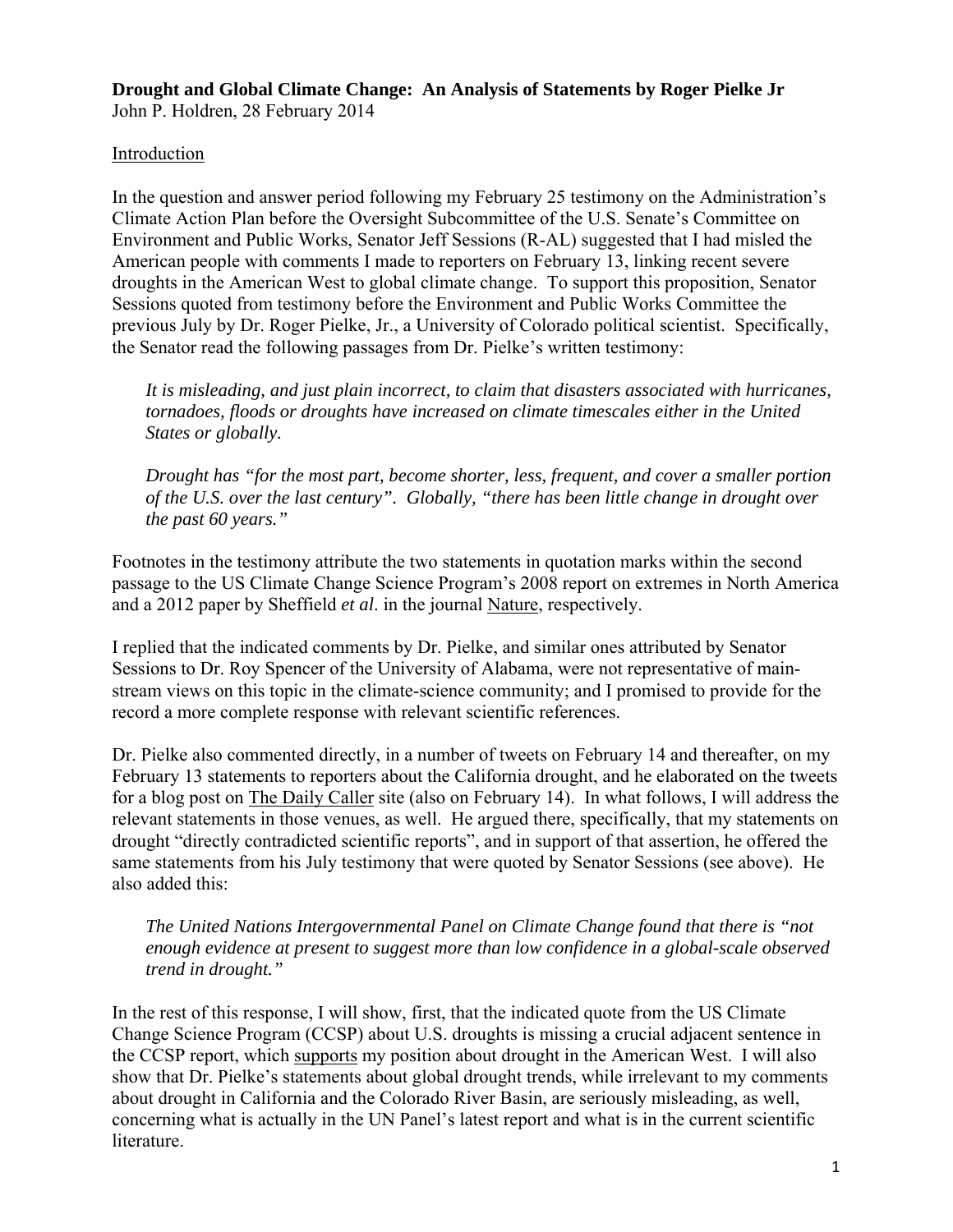## Drought trends in the American West

My comments to reporters on February 13, to which Dr. Pielke referred in his February 14 tweet and to which Senator Sessions referred in the February 25 hearing, were provided just ahead of President Obama's visit to the drought-stricken California Central Valley and were explicitly about the drought situation in California and elsewhere in the West.

That being so, any reference to the CCSP 2008 report in this context should include not just the sentence highlighted in Dr. Pielke's testimony but also the sentence that follows immediately in the relevant passage from that document and which relates specifically to the American West. Here are the two sentences in their entirety (http://downloads.globalchange.gov/sap/sap3-3/Brochure-CCSP-3-3.pdf):

*Similarly, long-term trends (1925-2003) of hydrologic droughts based on model derived soil moisture and runoff show that droughts have, for the most part, become shorter, less frequent, and cover a smaller portion of the U.S. over the last century (Andreadis and*  Lettenmaier, 2006). The main exception is the Southwest and parts of the interior of the *West, where increased temperature has led to rising drought trends (Groisman et al., 2004; Andreadis and Lettenmaier, 2006).* 

## Linking Drought to Climate Change

In my recent comments about observed and projected increases in drought in the American West, I mentioned four relatively well understood mechanisms by which climate change can play a role in drought. (I have always been careful to note that, scientifically, we cannot say that climate change caused a particular drought, but only that it is expected to increase the frequency, intensity, and duration of drought in some regions―and that such changes are being observed.)

The four mechanisms are:

- 1. In a warming world, a larger fraction of total precipitation falls in downpours, which means a larger fraction is lost to storm runoff (as opposed to being absorbed in soil).
- 2. In mountain regions that are warming, as most are, a larger fraction of precipitation falls as rain rather than as snow, which means lower stream flows in spring and summer.
- 3. What snowpack there is melts earlier in a warming world, further reducing flows later in the year.
- 4. Where temperatures are higher, losses of water from soil and reservoirs due to evaporation are likewise higher than they would otherwise be.

Regarding the first mechanism, the 2013 report of the IPCC's Working Group I, *The Science Basis* (http://www.climatechange2013.org/images/report/WG1AR5\_TS\_FINAL.pdf, p 110), deems it "likely" (probability greater than 66%) that an increase in heavy precipitation events is already detectable in observational records since 1950 for more land areas than not, and that further changes in this direction are "likely over many land areas" in the early  $21<sup>st</sup>$  century and "very likely over most of the mid-latitude land masses" by the late  $21<sup>st</sup>$  century The second, third, and fourth mechanisms reflect elementary physics and are hardly subject to dispute (but see also additional references provided at the end of this comment).

As I have also noted in recent public comments, additional mechanisms have been identified by which changes in atmospheric circulation patterns that may be a result of global warming could be affecting droughts in the American West. There are some measurements and some analyses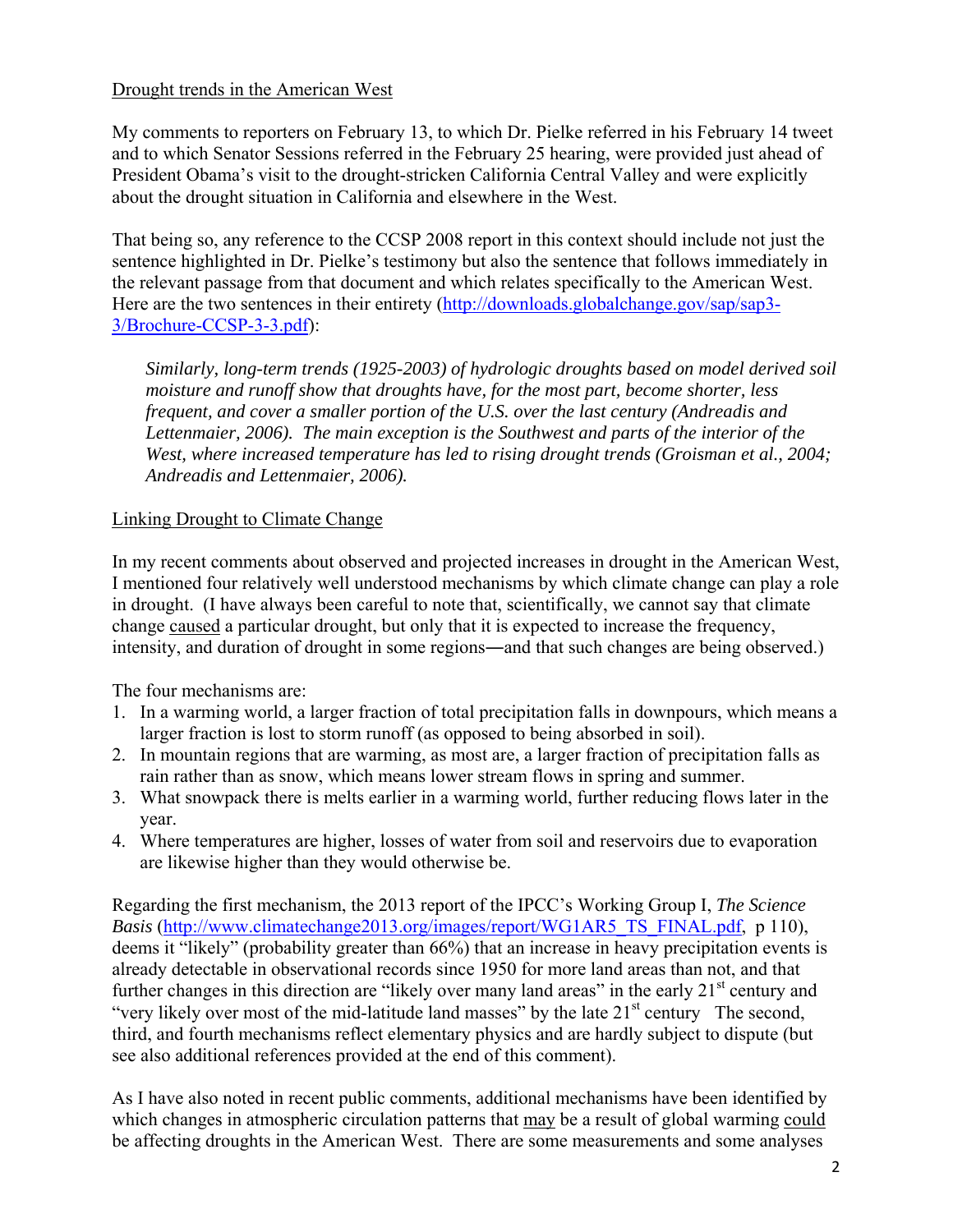suggesting that these mechanisms are operating, but the evidence is less than conclusive, and some respectable analysts attribute the indicated circulation changes to natural variability. The uncertainty about these mechanisms should not be allowed to become a distraction obscuring the more robust understandings about climate change and regional drought summarized above.

## Global Drought Patterns

Drought is by nature a regional phenomenon. In a world that is warming on the average, there will be more evaporation and therefore more precipitation; that is, a warming world will also get wetter, on the average. In speaking of global trends in drought, then, the meaningful questions are (a) whether the frequency, intensity, and duration of droughts are changing in most or all of the regions historically prone to drought and (b) whether the total area prone to drought is changing.

Any careful reading of the 2013 IPCC report and other recent scientific literature about on the subject reveals that droughts have been worsening in some regions in recent decades while lessening in other regions, and that the IPCC's "low confidence" about a global trend relates mainly to the question of total area prone to drought and a lack of sufficient measurements to settle it. Here is the key passage from the Technical Summary from IPCC WGI's 2013 report (http://www.climatechange2013.org/images/report/WG1AR5\_TS\_FINAL.pdf, p 112):

*Compelling arguments both for and against significant increases in the land area affected by drought and/or dryness since the mid-20th century have resulted in a low confidence assessment of observed and attributable large-scale trends. This is due primarily to a lack and quality of direct observations, dependencies of inferred trends on the index choice, geographical inconsistencies in the trends and difficulties in distinguishing decadal scale variability from long term trends.* 

The table that accompanies the above passage from the IPCC's report—captioned "Extreme" weather and climate events: global-scale assessment of recent observed changes, human contribution to the changes, and projected further changes for the early (2016-2035) and late  $(2081-2100)$  21<sup>st</sup> century"—has the following entries for "Increases in intensity and/or duration of drought": under changes observed since 1950, "low confidence on a global scale, likely changes in some regions" [emphasis added]; and under projected changes for the late  $21<sup>st</sup>$ century, "likely (medium confidence) on a regional to global scale".

Dr. Pielke's citation of a 2012 paper from Nature by Sheffield *et al*., entitled "Little change in global drought over the past 60 years", is likewise misleading. That paper's abstract begins as follows:

*Drought is expected to increase in frequency and severity in the future as a result of climate change, mainly as a consequence of decreases in regional precipitation but also because of increasing evaporation driven by global warming*<sup>1-3</sup>. Previous assessments of *historic changes in drought over the late twentieth and early twenty-first centuries indicate that this may already be happening globally. In particular, calculations of the Palmer Drought Severity Index (PDSI) show a decrease in moisture globally since the 1970s with a commensurate increase in the area of drought that is attributed, in part, to global warming4-5.*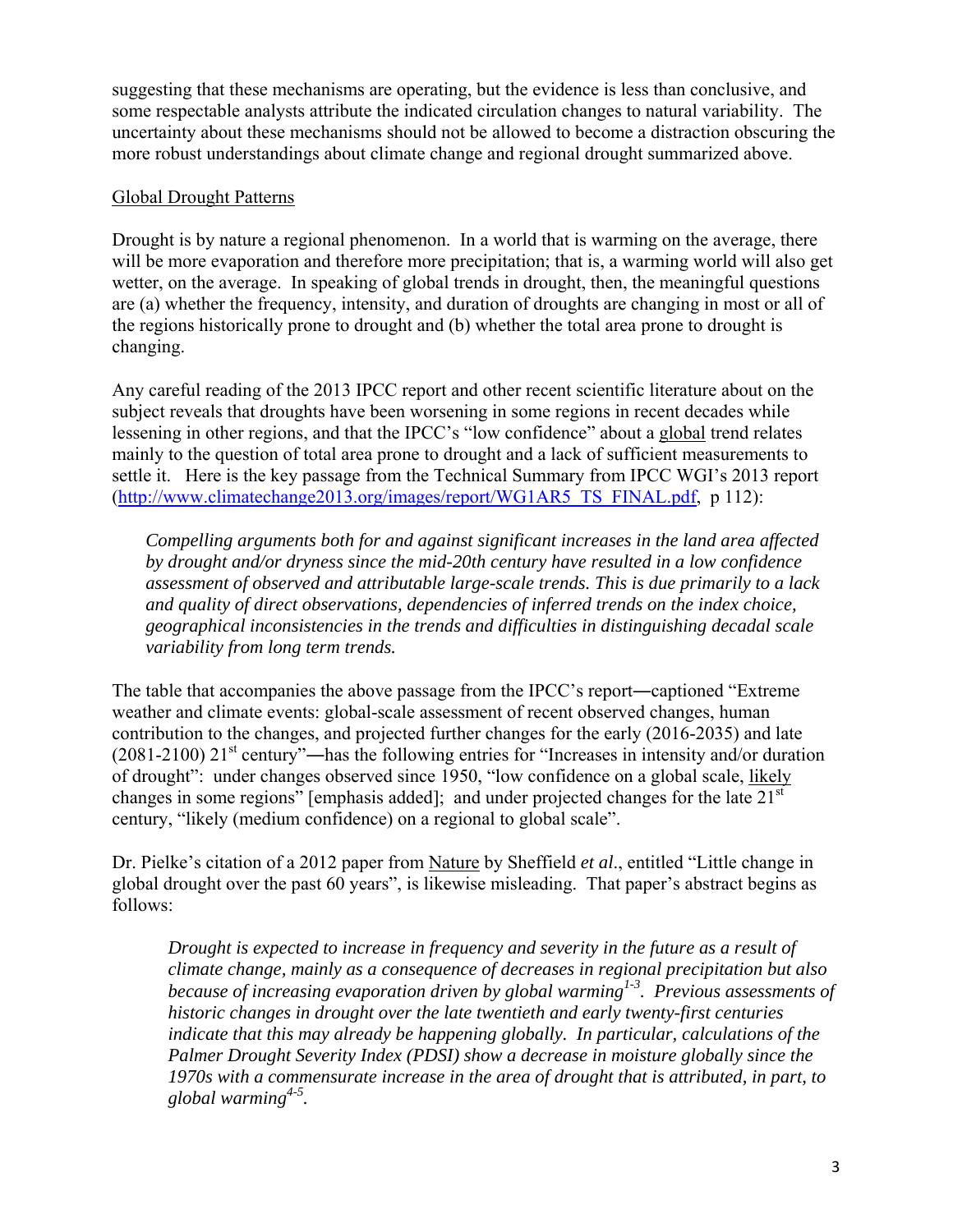The paper goes on to argue that the PDSI, which has been relied upon for drought characterization since the 1960s, is too simple a measure and may (the authors' word) have led to overestimation of global drought trends in previous climate-change assessments―including the IPCC's previous (2007) assessment, which found that "More intense and longer droughts have been observed over wider areas since the 1970s, particularly in the tropics and subtropics."

The authors argue for use of a more complex index of drought, which, however, requires more data and more sophisticated models to apply. Their application of it with the available data shows a smaller global drought trend than calculated using the usual PDSI, but they conclude that better data are needed. The conclusion of the Sheffield *et al*. paper has proven controversial, with some critics pointing to the inadequacy of existing observations to support the more complex index and others arguing that a more rigorous application of the new approach leads to results similar to those previously obtained using the PDSI.

A measure of the differences of view on the topic is available in a paper entitled "Increasing drought under global warming in observations and models", published in Nature Climate Change at about the same time as Sheffield et al. by a leading drought expert at the National Center for Climate Research, Dr. Aiguo Dai. Dr. Dai's abstract begins and ends as follows:

*Historical records of precipitation, streamflow, and drought indices all show increased aridity since 1950 over many land areas1,2. Analyses of model-simulated soil moisture3, 4, drought indices1,5,6, and precipitation minus evaporation7 suggest increased risk of drought in the twenty-first century. … I conclude that the observed global aridity changes up to 2010 are consistent with model predictions, which suggest severe and widespread droughts in the next 30-90 years over many land areas resulting from either decreased precipitation and/or increased evaporation.* 

The disagreement between the Sheffield et al. and Dai camps appears to have been responsible for the IPCC's downgrading to "low confidence", in its 2013 report, the assessment of an upward trend in global drought in its 2007 Fourth Assessment and its 2012 Special Report on Extreme Events (http://www.ipcc-wg2.gov/SREX/) .

Interestingly, a number of senior parties to the debate―including Drs. Sheffield and Dai―have recently collaborated on a co-authored paper, published in the January 2014 issue of Nature Climate Change, entitled "Global warming and changes in drought". In this new paper, the authors identify the reasons for their previous disagreements; agree on the need for additional data to better separate natural variability from human-caused trends; and agree on the following closing paragraph (quoted here in full):

*Changes in the global water cycle in response to the warming over the twenty-first century will not be uniform. The contrast in precipitation between wet and dry regions and between wet and dry seasons will probably increase, although there may be regional exceptions. Climate change is adding heat to the climate system and on land much of that heat goes into drying. A natural drought should therefore set in quicker, become more intense, and may last longer. Droughts may be more extensive as a result. Indeed, human-induced warming effects accumulate on land during periods of drought because the 'air conditioning effects' of water are absent. Climate change may not manufacture droughts, but it could exacerbate them and it will probably expand their domain in the subtropical dry zone.*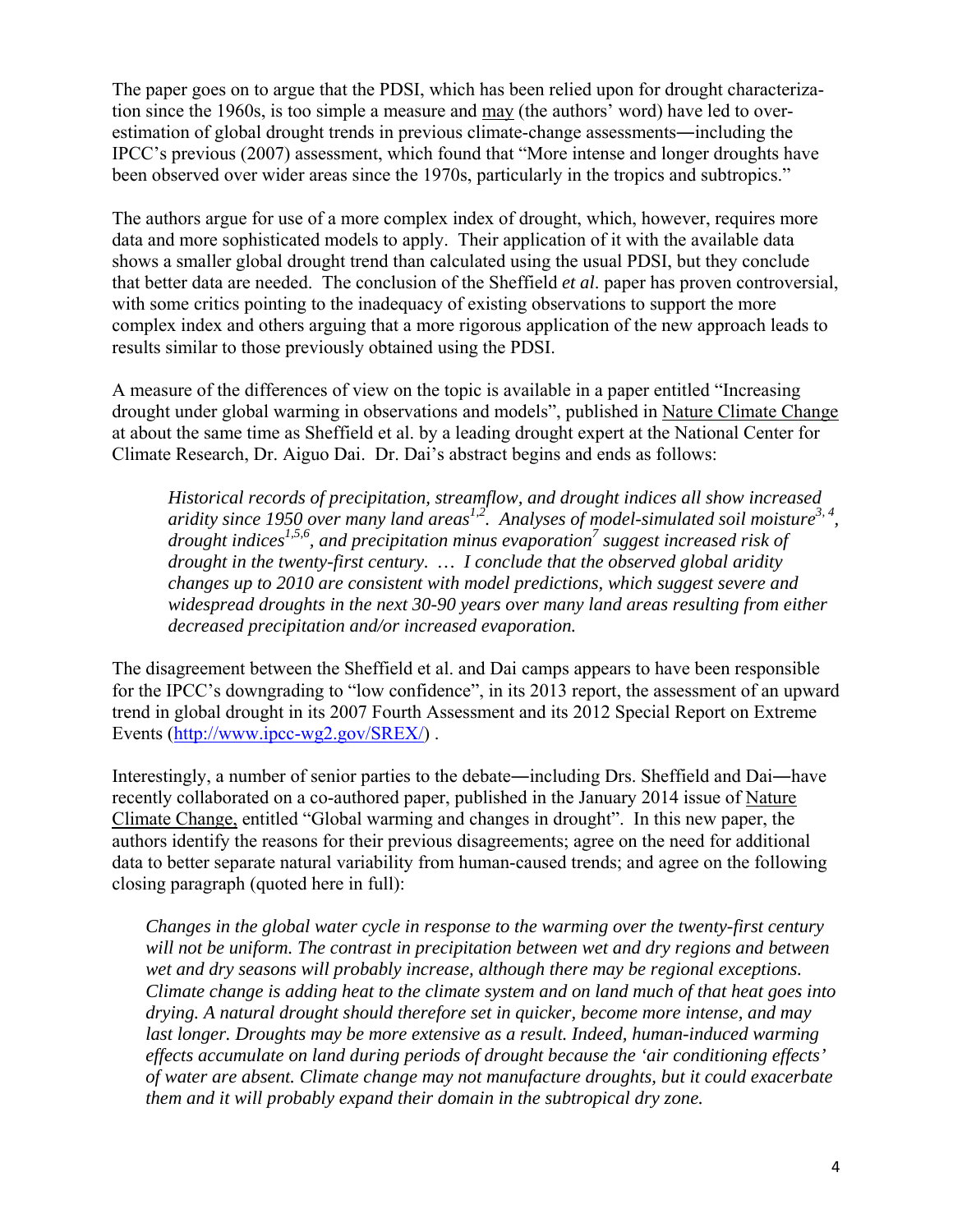Additional References (with particularly relevant direct quotes in italics)

Christopher R. Schwalm *et al.*, Reduction of carbon uptake during turn of the century drought in western North America, Nature Geoscience, vol. 5, August 2012, pp 551-556.

*The severity and incidence of climatic extremes, including drought, have increased as a result of climate warming. … The turn of the century drought in western North America was the most severe drought over the past 800 years, significantly reducing the modest carbon sink normally present in this region. Projections indicate that drought events of this length and severity will be commonplace through the end of the twenty-first century.* 

Gregory T. Pederson *et al.*, The unusual nature of recent snowpack declines in the North American Cordillera, Science, vol. 333, 15 July 2011, pp 332-335.

*Over the past millennium, late 20<sup>th</sup> century snowpack reductions are almost unprecedented in magnitude across the northern Rocky Mountains and in their north-south synchrony across the cordillera. Both the snowpack declines and their synchrony result from unparalleled springtime warming that is due to positive reinforcement of the anthropogenic warming by decadal variability. The increasing role of warming on large-scale snowpack variability and trends foreshadows fundamental impacts on streamflow and water supplies across the western United States.* 

Gregory T. Pederson et al., Regional patterns and proximal causes of the recent snowpack decline in the Rocky Mountains, US, Geophysical Research Letters, vol. 40, 16 May 2013, pp 1811-1816.

*The post-1980 synchronous snow decline reduced snow cover at low to middle elevations by ~20% and partly explains earlier and reduced streamflow and both longer and more active fire seasons. Climatologies of Rocky Mountain snowpack are shown to be seasonally and regionally complex, with Pacific decadal variability positively reinforcing the anthropogenic warming trend.* 

Michael Wehner et al., Projections of future drought in the continental United States and Mexico, Journal of Hydrometeorology, vol. 12, December 2011, pp 1359-1377.

*All models, regardless of their ability to simulate the base-period drought statistics, project significant future increases in drought frequency, severity, and extent over the course of the 21st century under the SRES A1B emissions scenario. Using all 19 models, the average state in the last decade of the twenty-first century is projected under the SRES A1B forcing scenario to be conditions currently considered severe drought (PDSI<-3) over much of the continental United States and extreme drought (PDSI<-4) over much of Mexico.* 

D. R. Cayan *et al.*, Future dryness in the southwest US and the hydrology of the early 21<sup>st</sup> century drought, Proceedings of the National Academy of Sciences, vol. 107, December 14, 2010, pp 21271-21276.

*Although the recent drought may have significant contributions from natural variability, it is notable that hydrological changes in the region over the last 50 years cannot be fully explained by natural variability, and instead show the signature of anthropogenic climate change.*